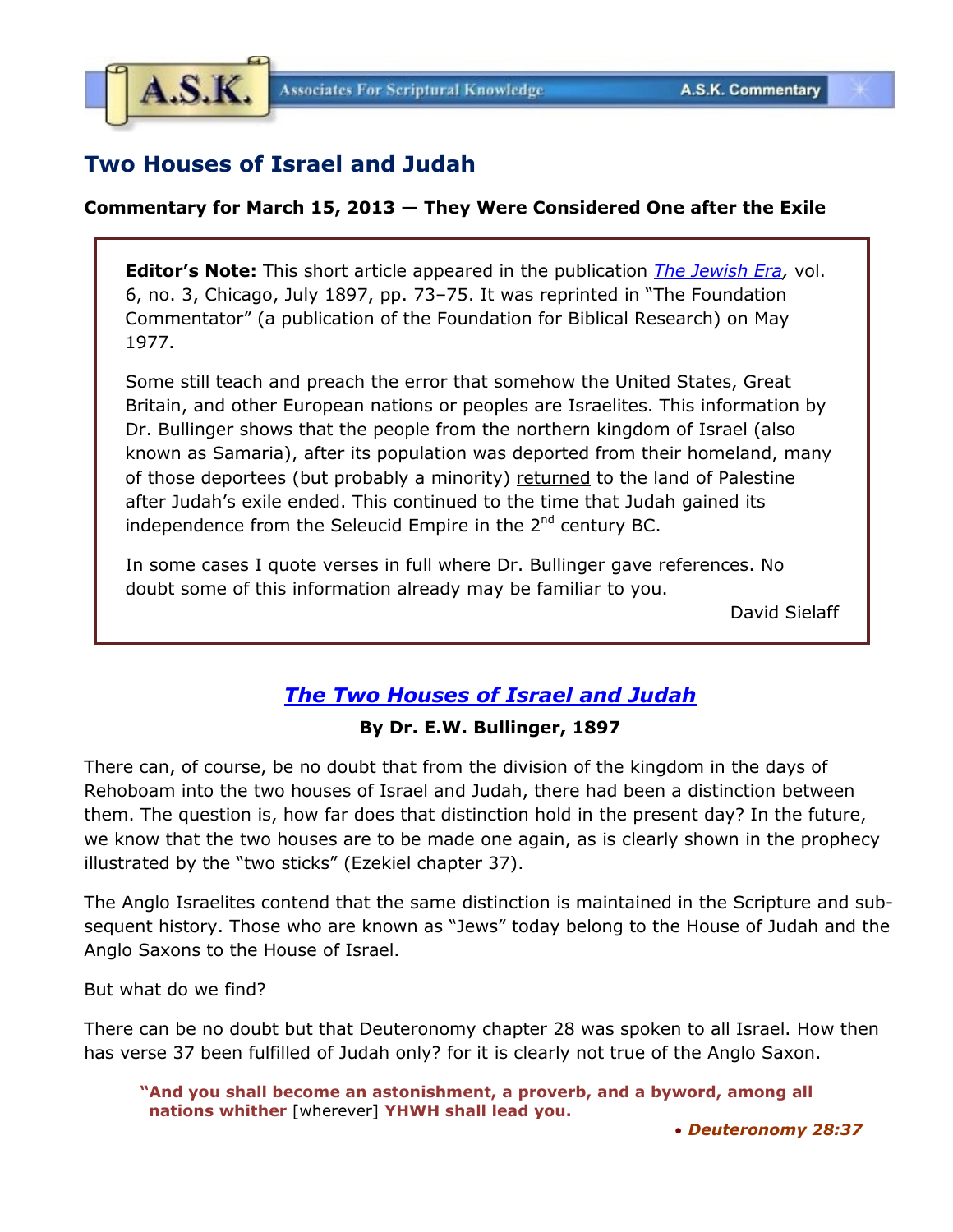There are many Scriptures to show that while the two kingdoms were distinct as such, with their respective kings Judah always contained a large number out of all the other tribes, so that it was always representative of the whole nation.

- **1.** Immediately after the separation the prophet Shemaiah was sent with a message to **"all Israel in Judah"** (2 Chronicles 11:2–3).
- **2.** We are told that when idolatry was established in Israel,

**"... out of all the tribes of Israel such as set their hearts to seek the Lord God of Israel came to Jerusalem to sacrifice unto the Lord God of their fathers, so they strengthened the kingdom of Judah."**

• *2 Chronicles 11:16–17*

**3.** In the days of Asa, king of Judah, when he made his reformation,

**"he gathered all Judah and Benjamin and the strangers with them out of Ephraim and Manasseh, and out of Simeon; for they fell to him out of Israel in abundance when they saw that the Lord his God was with him."** 

• *2 Chronicles 15:9*

**4.** We read of Jehoshaphat that,

**"he set of the Levites, and of the priests, and of the chief of the fathers of Israel for the judgment of the Lord and for controversies, …"**

• *2 Chronicles 19:8*

**5.** In the days of Athaliah's usurpation,

**"Jehoiada went about in Judah, and gathered the Levites out of all the cities of Judah, and of the chief of the fathers of Israel, and they came to Jerusalem, …"**

• *2 Chronicles 23:2*

- **6.** When Hezekiah made his great passover, he wrote letters and assembled the people out of **"all Israel."** Some mocked, but many not only came, but dwelt in Judah (2 Chronicles 30:1, 5, 10–11, 18, 25).
- **7.** In 2 Chronicles 31:6 we again read of **"the children of Israel and Judah that dwelt in the cities of Judah."**
- **8.** It was Judah that was taken to Babylon, and it was Judah and those of whom the kingdom of Judah was made up who returned. How are they spoken of in the books of Ezra and Nehemiah? Look at:
	- Ezra 2:70: **"All Israel."**
	- In Ezra 7:13: **"All they of the people of Israel."**
	- In Ezra 10:5: **"Then arose Ezra and made the chief priests the Levites and all Israel to swear, …"**
	- In Ezra 9:1, we read of **"the people of Israel."**
	- In Nehemiah 7:73 we read again of **"all Israel."**
	- As [we also read] also in Nehemiah 12:47 [has **"all Israel"**].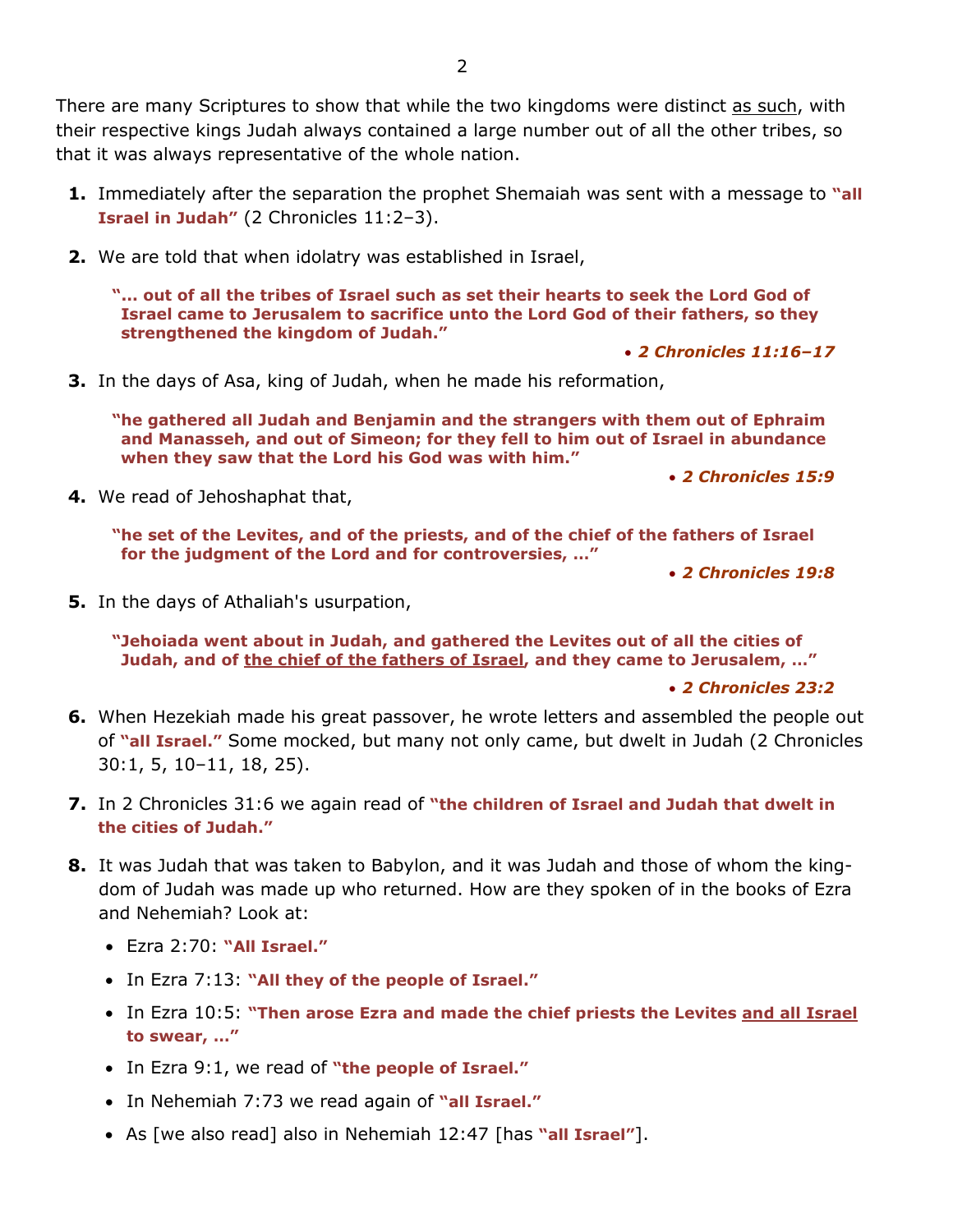- **9.** Coming to the New Testament, we read in Luke 2:36 of Anna who was **"of the tribe of Asher."**
- **10.** In Matthew 10:5–6, the twelve were commissioned to go not to the Gentiles or Samaritans, but **"to the lost sheep of the house of Israel."**
- **11.** In Matthew 15:24, the Lord declares of Himself that He was sent only **"unto the lost sheep of the house of Israel."**
- **12.** In Acts 2:5, Jews were at Jerusalem **"out of every nation under heaven."** In verse 14, Peter addresses them as **"You men of Judaea,"** but in verse 22 he calls the same people **"You men of Israel."**
- **13.** In Acts 2:36, **"all the house of Israel"** is directly and distinctly addressed, and could not therefore have been either "lost" or "Gentilized."
- **14.** In Acts 4:27, it is **declared "of a truth"** that

**"against your holy Child Jesus, whom you have anointed, both Herod and Pontius Pilate, with the Gentiles, and the people of Israel, were gathered together."** 

So that here not only were there sufficient out of all the Tribes to represent "Israel," but that Israel is especially set in contrast with the Gentiles! In verses 8 and 10, "Israel" is again mentioned. See also Acts 5:21, 31, 35, and 10:36.

**15.** When in Acts 11:19, it is stated that

1

**"they were scattered abroad upon the persecution that arose about Stephen traveled as far as Phenice** [Phoenicia]**, and Cyprus, and Antioch, preaching the word to none but unto the Jews only."**

Can it be seriously contended that these preachers spoke only to those of the tribe of Judah and not to those of any of the other tribes?

- **16.** In Acts 26:7 Paul speaking of **"the hope of the Promise made of God unto our fathers,"**  declares, **"Unto which hope our twelve tribes instantly** (Revised Version, earnestly) **serving God day and night, hope to come."**
- <span id="page-2-1"></span>**17.** Finally (and we doubt not but that further evidence could be produced), the Apostle James addresses his epistle **"to the twelve tribes which are scattered abroad,"** not which are "lost," or "Gentilized," but **"scattered abroad."**[1](#page-2-0)

We know from Ezekiel 48:29–35 that the twelve tribes will be settled by name in their restored inheritance<sup>[2](#page-2-1)</sup>; and also that before that day there will be the sealing of 12,000 out of

<span id="page-2-0"></span><sup>&</sup>lt;sup>1</sup> See Dr. Martin's article, ["Who Are the Northern Ten Tribes of Israel Today?"](http://www.askelm.com/prophecy/p900703.htm) where the Epistle of James gives powerful proof that the Israelites in the  $1<sup>st</sup>$  century AD kept the Laws of Moses, contrary to any historical evidence from pagan historical sources, particularly ancient Roman and Greek sources. Some continue to claim that Israelites from the exiled tribes never kept the Mosaic Law. Yet one of the purposes of the Law was to distinguish Israel from the Gentiles and their nations.